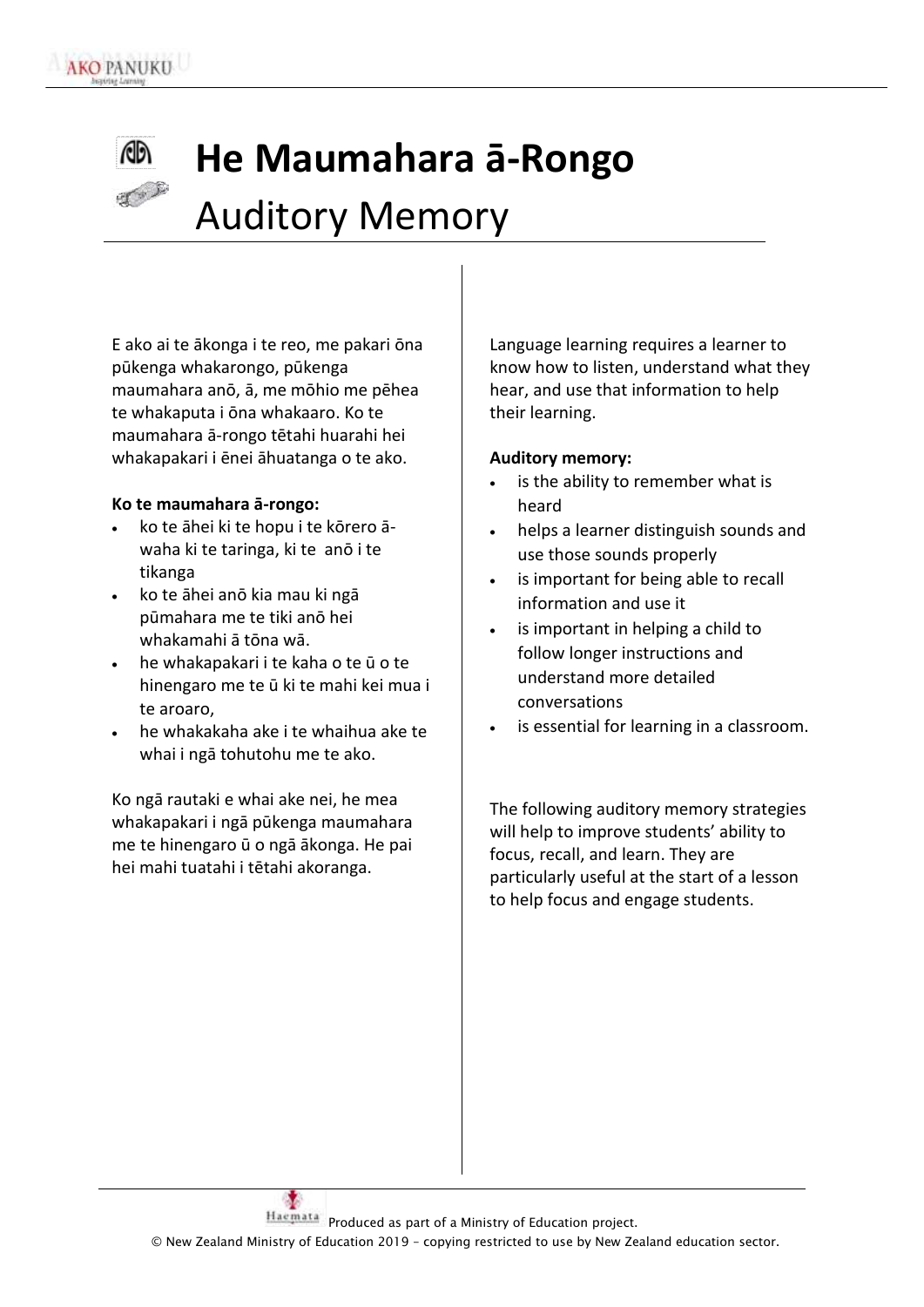### **Pao, pao!**

 $\ddot{\phantom{a}}$ 

- 1. Kōwhiria he rotarota/waiata poto e mōhio ana ngā ākonga.
- 2. Tonoa ngā ākonga kia taki noho, tētahi i te taha o tētahi, e oti mai ai he porohita.
- 3. Whakamārama atu ki ngā ākonga ko tā rātou mahi, he taki i tētahi ruri e mōhio ana rātou.
- 4. Mā te kaiako tonu, mā tētahi ākonga rānei ka tohua e te kaiako, e whakahua te kupu tuatahi o te rotarota/waiata.
- 5. Ka huri haere i te porohita, me te whakahua haere a tēnā, a tēnā ākonga i te kupu ka whai i muri i te kupu kātahi tonu ka whakahuatia e te ākonga tōna taha.
- 6. Ka huri haere tonu i te porohita kia oti rā anō ngā kupu katoa o te rotarota/waiata te whakahua.
- 7. Hei whakauaua ake i te mahi, me huri kōaro te raupapa o ngā kupu ka whakahuatia, ka hoki whakamuri ai ki te tīmatanga o te waiata.

# **Pao, pao!**

Take a short waiata/rotarota that students know.

The kaiako or nominated ākonga starts by saying out loud one of the words from the waiata/rotarota.

In a circle, each child in turn says the next word. Students may only say their word.

#### *Variations:*

- Students close their eyes while carrying out the task.
- Work backwards through the waiata/rotarota e.g., in Hei tiratira te poti me te whira…

Ākonga 1: whira Ākonga 2: te Ākonga 3: me Ākonga 4: poti…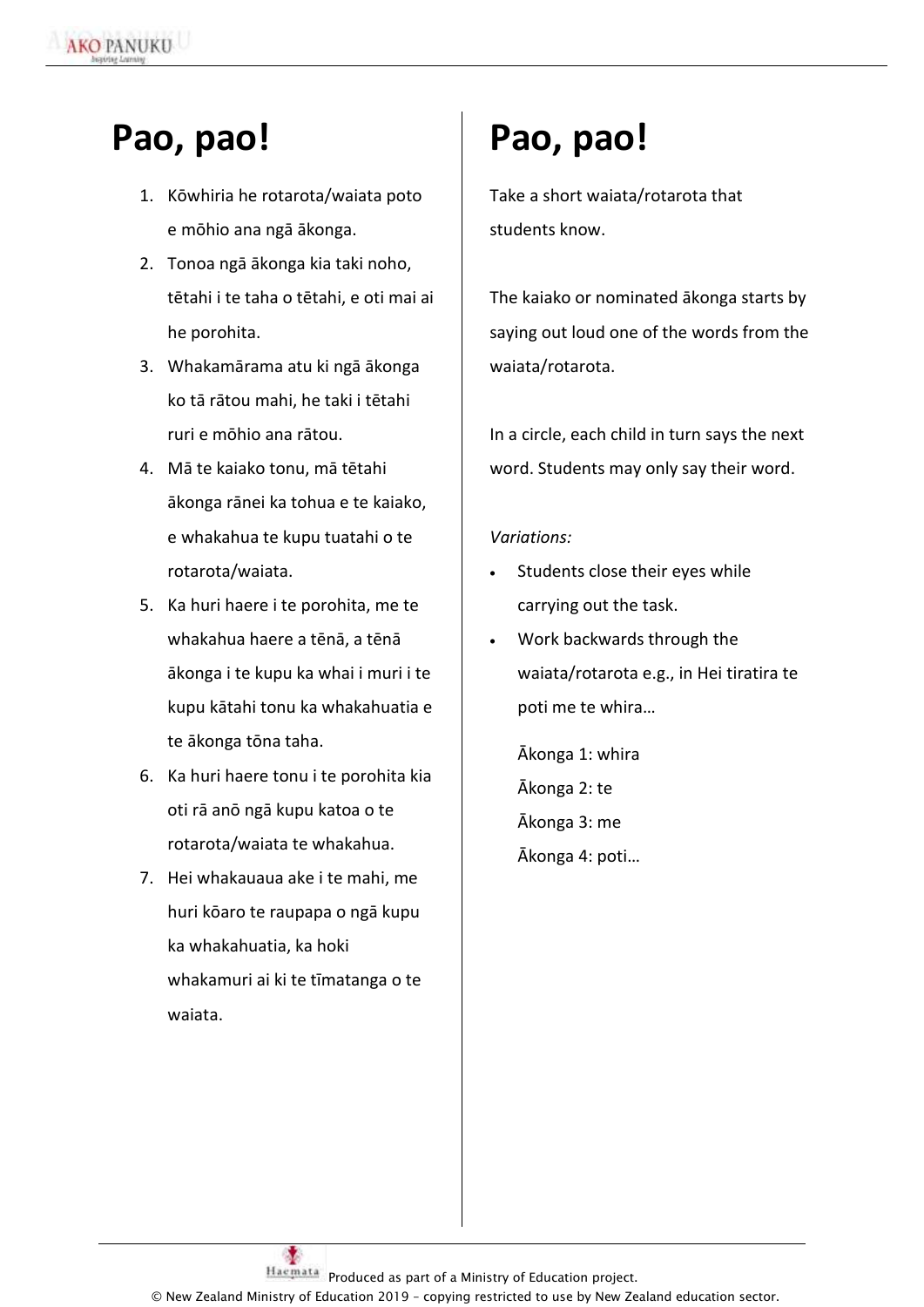## **Huri Tau ē!**

 $\ddot{\phantom{a}}$ 

- 1. Ka 5 meneti pea te roa o tēnei mahi i te tīmatanga o tētahi akorangi.
- 2. Ka whakahuatia matapōkeretia ake e te kaiako tētahi tau, tētahi kupu rānei. Hei tauira, ko te "whā".
- 3. Ko tā ia ākonga, tētahi i muri tonu i tētahi, ko te tārua i taua tau, arā, Ākonga 1, "whā", Ākonga 2, "whā", Ākonga 3, "whā."
- 4. Ka tāpiria e te kaiako he tau/kupu anō. Hei tauira, "whā, iwi".
- 5. Ka tāruatia anō e ia ākonga te raupapa tau/kupu hou.
- 6. Kia wareware, kia hē rānei i tētahi ākonga tētahi tau/kupu, ka makere ia i te kēmu.
- 7. Ko te toa, ko te ākonga he maha ake āna tau/kupu ka tika tāna whakaraupapa mai.

# **Huri Tau ē!**

Teacher says a number. Each student repeats the number.

Teacher increasingly adds another number (or word), each student repeats the string of numbers or words in order.

As students forget or make an error in the sequence, they drop out.

#### *Variations:*

- Start with 3-4 numbers depending on the ability of your students.
- Use a mix of numbers and words.

Students repeat all previous numbers then add their own number.

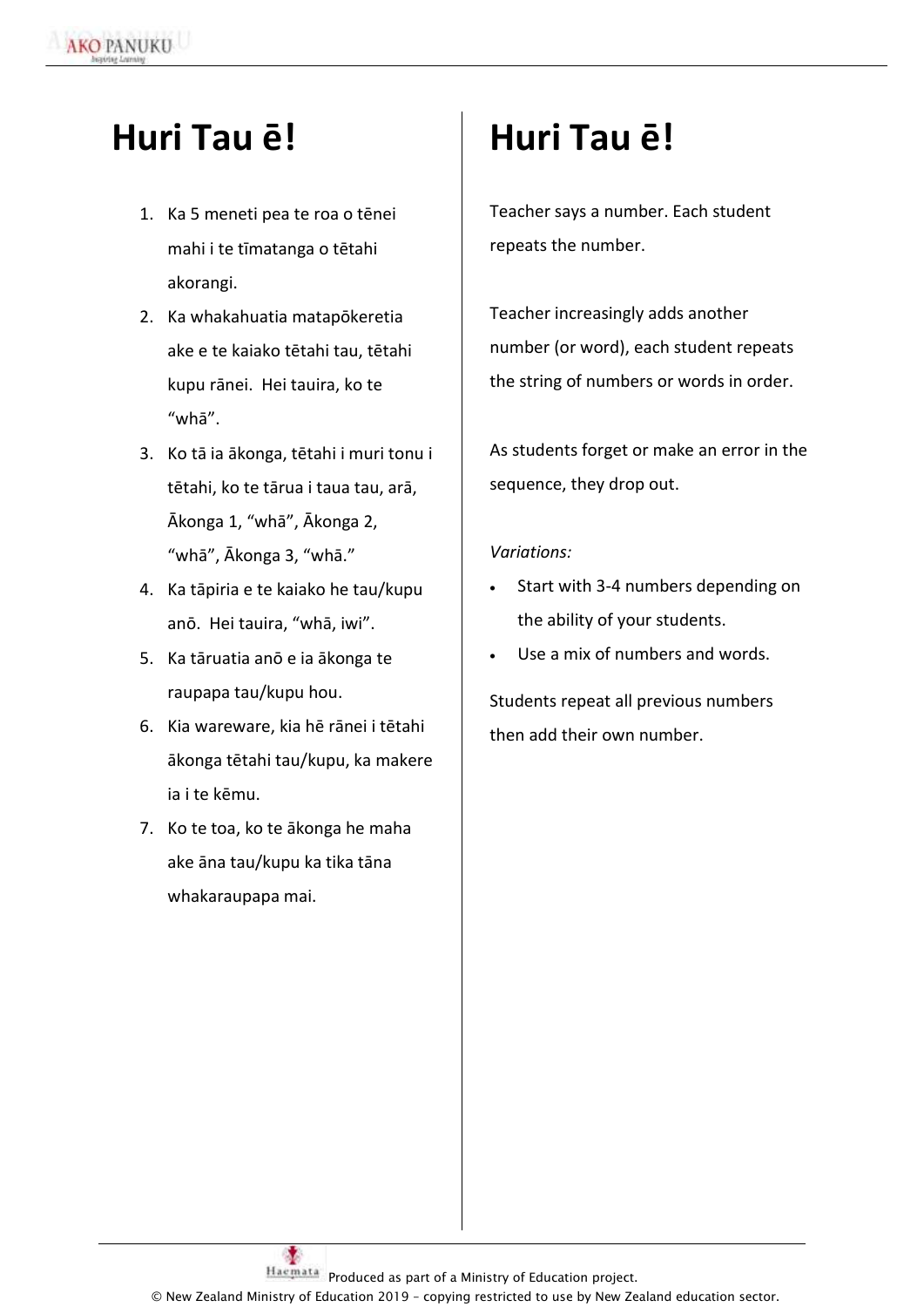### **Te Kāpata o Kuia**

 $\ddot{\phantom{a}}$ 

- 1. Ka whiua e te kaiako te pātai nei, "He aha kei roto i te kāpata o Kuia?"
- 2. Ka whakahuatia ake e te ākonga tuatahi tētahi hanga.
- 3. Ko tā te ākonga tuarua, he tārua i taua hanga tuatahi i whakahuatia ake e te ākonga tuatahi, me te tāpiri i tētahi atu mea.
- 4. Akiakihia ngā ākonga kia whakamahi i te reo e tika ana mō te whakaraupapa, mō te whakarārangi.
- 5. Kia tae ki ia ākonga, māna e tārua ngā mea katoa kua whakahuatia i mua i a ia, ā, kia tika anō te raupapa, me te tāpiri i tētahi atu hanga.
- 6. Ki te hapa, ki te hē rānei i te ākonga tētahi o ngā mea kua whakahuahuatia i mua atu i a ia, kua mīere ia, kua puta i te kēmu.
- 7. Kaua e tukuna kia roa rawa te ākonga e āta kimi ana i ngā mea hei taki māna. Me whakarite pea he manawataki hei ārahi i a rātou, ā, me ū ki te manawataki. Me haere rānei te wā e wātea ana hei whakahua i ia mea.

## **Te Kāpata o Kuia**

In turn, each student responds to the question *He aha kē ngā mea i roto i te kāpata o Kuia?* (What is in Nana's cupboard?), by stating all items said by previous students in the correct order and adding another item.

For example:

*Teacher: He aha kei roto i te kāpata o Kuia?*

*Student 1: He tōkena. Student 2: He tōkena me ētahi hu. Student 3: He tōkena, he hū, me tētahi pēke. Student 4: He tōkena, he hū, he pēke, me ētahi koti.* 

Prioritise memory, rather than accuracy of language use.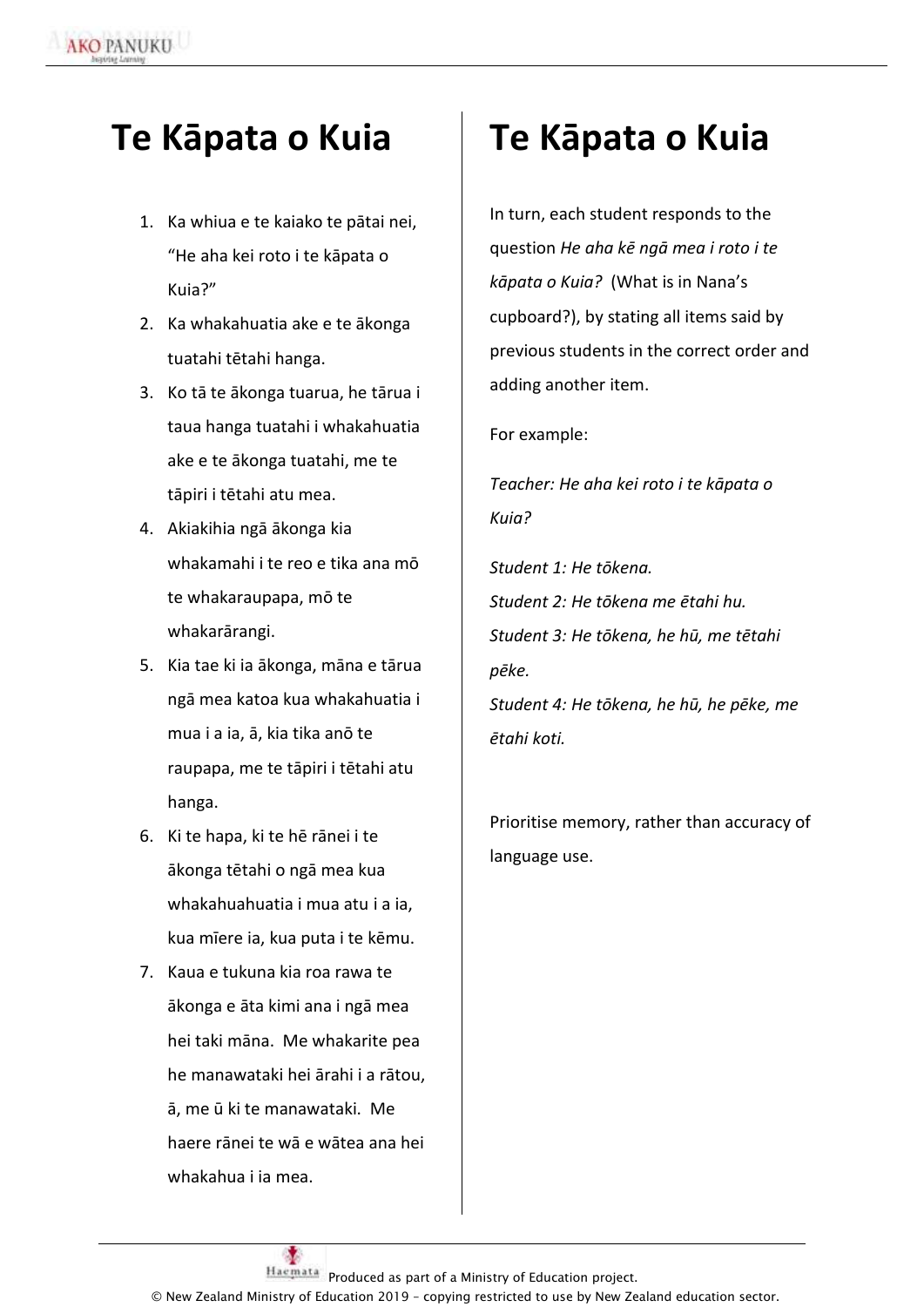## **Te Kōhimuhimu**

 $\ddot{\phantom{a}}$ 

Ko te kēmu tēnei e mōhiotia whānuitia ana, arā, ko te "Chinese whispers".

Whiriwhirihia he kīanga rānei, he rerenga kōrero rānei e hāngai ana ki te reanga tamariki e whakaakona ana. Hei tauira mō ngā ākonga kātahi pea ka tīmata ki te ako ki te reo Māori:

*Kei te haere a Makere ki te toa. I mau au i te ua.* 

Mō ngā tuākana, tukuna ngā rerenga kōrero e rua, e toru rānei, kia huri whakatekaraka, kia huri kōaro hoki i te wā kotahi, hei wero i ngā ākonga.

## **Te Kōhimuhimu**

"Chinese whispers" a well-known game suitable for all ages. Choose phrases and sentences suitable for the age and level of the students. Examples for beginners:

*Kei te haere a Makere ki te toa. I mau au i te ua.* 

To challenge students, start 2-3 sentences going in different directions around the class.